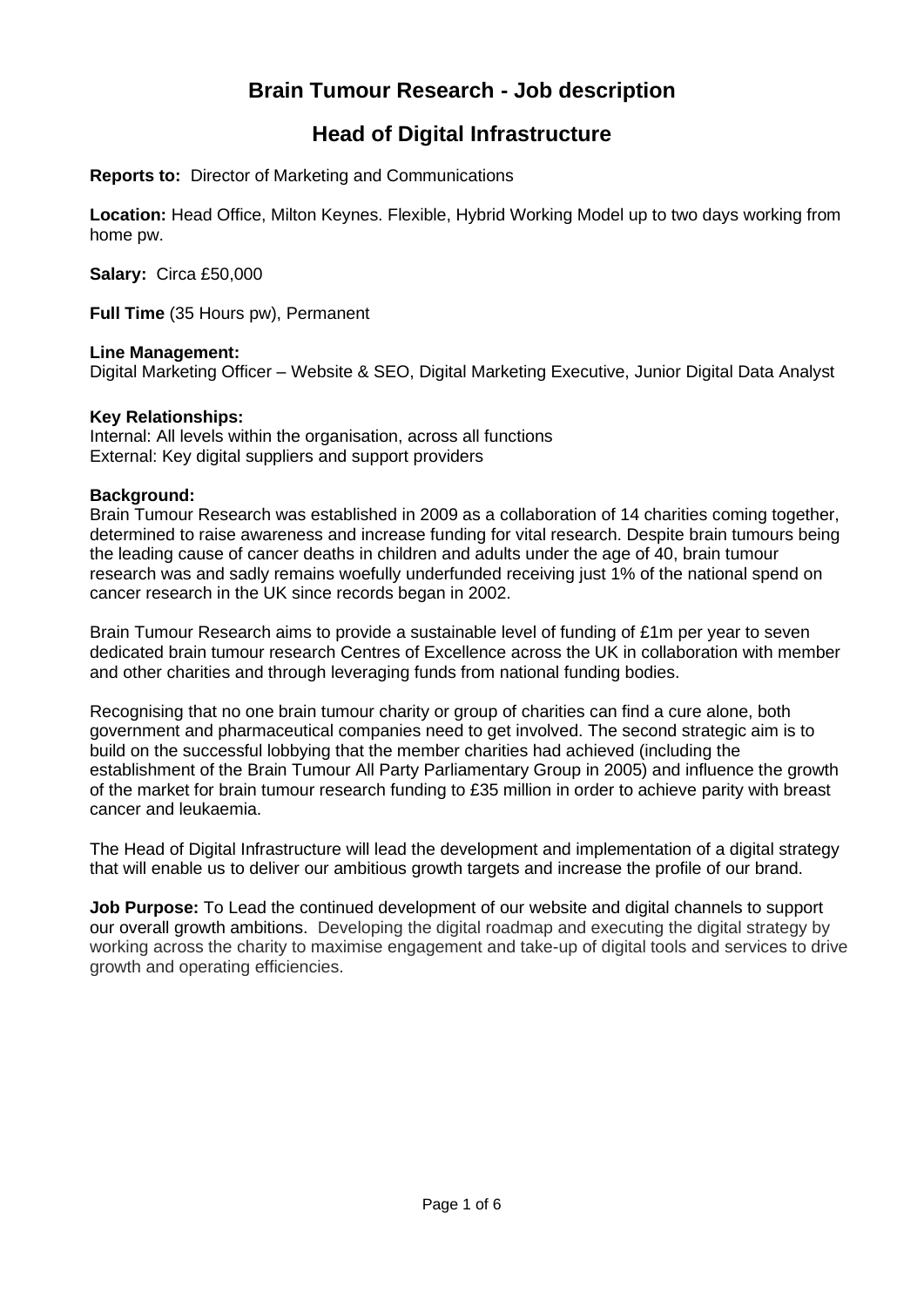## **MAIN DUTIES**

## **Strategy and planning**

- Complete an audit of our current digital infrastructure, capabilities and partners to assess their suitability for achieving our growth targets
- Deliver a growth strategy through data driven innovation and a test and learn culture, lead the development, operation and optimisation of our digital capability to build our supporter base, drive engagement and increase income
- Lead the development of innovative, enterprising and effective digital strategies, together with annual operational plans, maximising our online brand presence to ensure that the organisation meets its income targets
- Implement and review as appropriate the digital marketing strategy to deliver agreed income and supporter retention and acquisition targets ensuring KPIs and an effective monitoring process in place.
- Support the planning and implementation of web-based marketing strategies and campaigns, establishing a best practice framework to maximise efficiency, consistency and effectiveness.

#### **Departmental leadership**

- Build, develop, motivate and lead a dynamic and effective Digital Infrastructure team that can deliver diverse, innovative and cost-effective activities that achieve the organisation's fundraising targets. Set the vision for recruitment and retention of Brain Tumour Research's growing base of supporters and donors across all digital channels.
- Be accountable to the Director of Marketing and Communications for the work of the Digital Infrastructure Department, including the development of the highest standards of quality and performance.

#### **Departmental management**

- Create and oversee an integrated infrastructure strategy across all digital channels coordinating with other key departments.
- Develop the departmental budget, track and manage performance against budget, and take responsibility for meeting targets and ensuring resources are used effectively.
- Provide effective communication, support and development for members of the Digital Infrastructure team that both reflects the values of Brain Tumour Research and complies with HR policies and standards.
- Ensure that the necessary policies, procedures and systems for a successful digital infrastructure are in place.
- Develop close relationships with all levels within the organisation, across all functions.
- Ensure that the CRM database is integrated effectively into our digital infrastructure to ensure effective and appropriate recording of information on supporters and contacts, and quality analysis of the effectiveness of initiatives.
- Support an open management style, communicating management information well and encouraging the team to contribute to shaping the organisation.
- Harmonise our digital capabilities to maximise opportunities for acquisition and retention of supporters to our database and ensure an effective user experience
- Develop and deliver website strategy including an e-commerce solution for website event tickets, entry fees, merchandise sales, Wall of Hope and AI led donation capability at checkout.
- Analyse weekly and monthly reporting, along with any other specific activity reporting to inform top level strategic decision-making.
- Oversee the development of a comprehensive online image library solution for the organisation.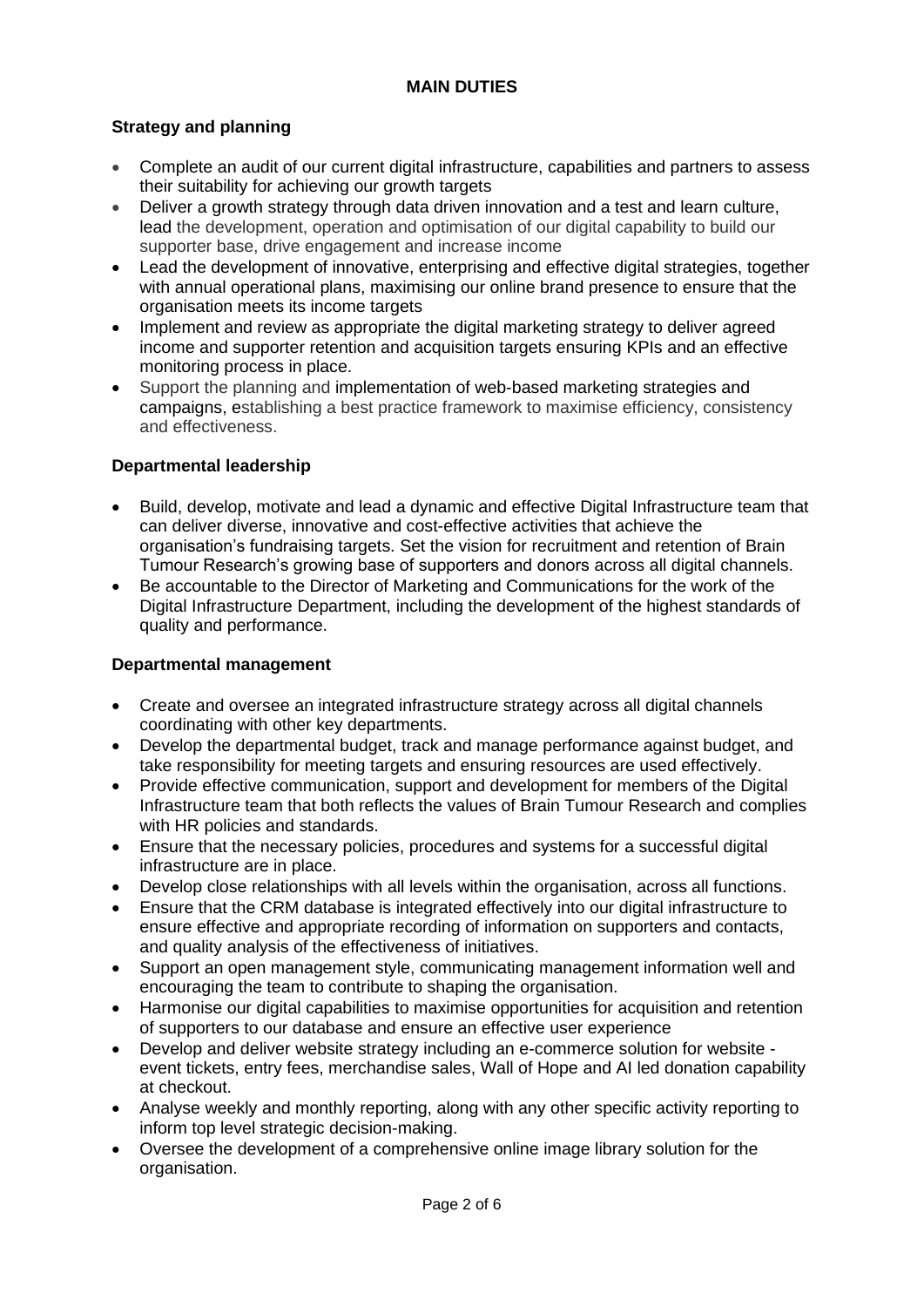## **Organisational strategy and management**

- Contribute to the overall strategic direction and leadership of the charity through membership of the Management Team and represent the Digital Infrastructure function.
- To champion the vision, mission and values of the charity, internally and externally.
- To champion and promote equal opportunities and diversity.
- To actively contribute to organisational cohesion, encouraging cross-team working, and a problem-solving approach.

## **External horizon scanning**

• Monitor the external environment in order to understand latest developments in the digital environment, evaluate their significance, assess their potential for Brain Tumour Research and identify new opportunities and innovations that help the organisation achieve its objectives.

#### **Risk Management**

• Ensure that for all activities, potential risks and assumptions are identified and analysed in advance. Ensure that steps are taken and agreed as appropriate in order to protect the charity's interest in a manner consistent with commercial prudence.

## **General**

- Comply with all relevant charity and other legislation (data protection etc.) and Institute of Fundraising Code of Fundraising Practice.
- Comply with Brain Tumour Research's internal policies as appropriate.
- Undertake any other reasonable duties as required.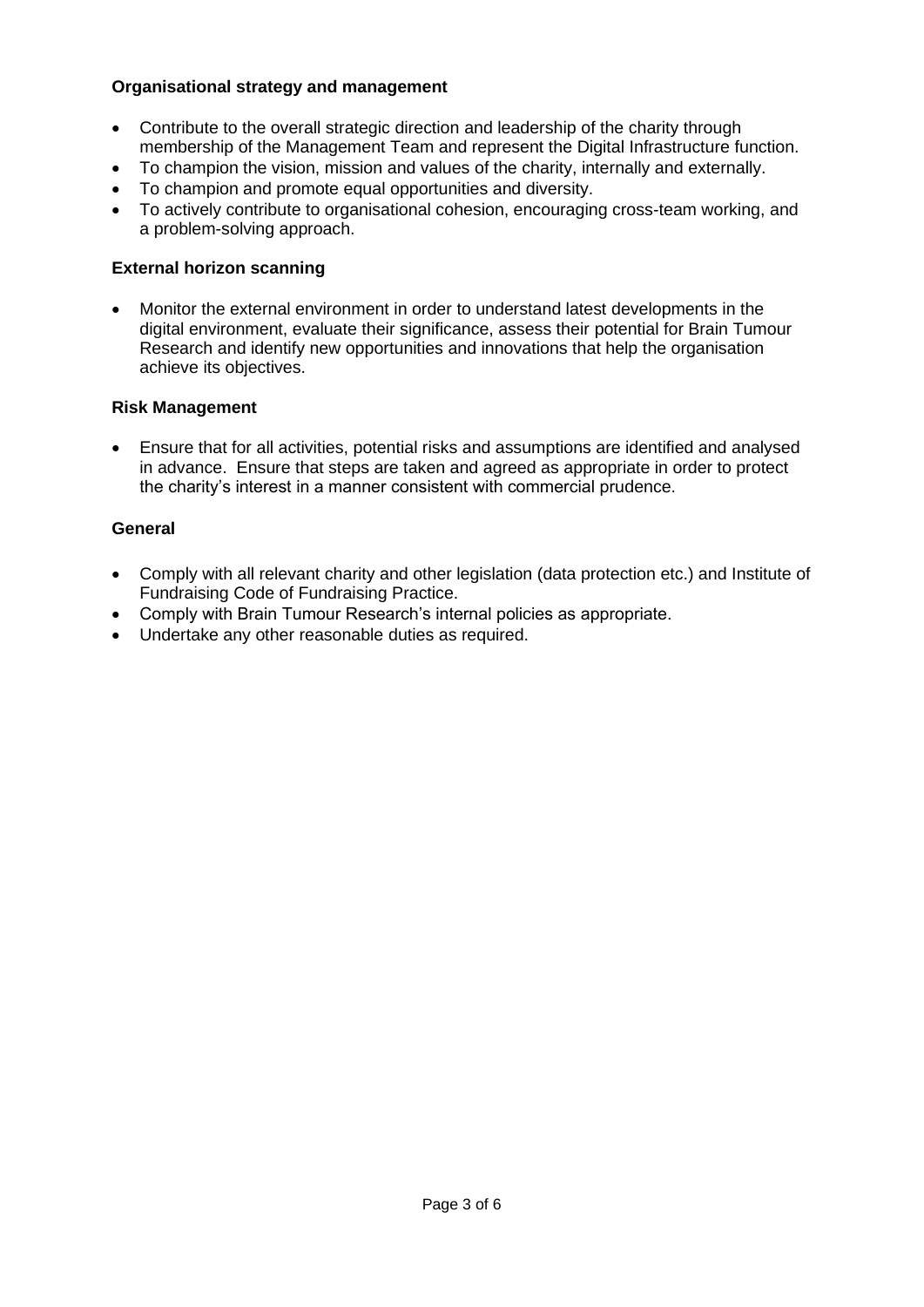| <b>Person Specification:</b>                                                                                                                                                                                                                                                                                                     |                              |
|----------------------------------------------------------------------------------------------------------------------------------------------------------------------------------------------------------------------------------------------------------------------------------------------------------------------------------|------------------------------|
| <b>Criteria</b>                                                                                                                                                                                                                                                                                                                  | <b>Essential / Desirable</b> |
| <b>Qualifications:</b>                                                                                                                                                                                                                                                                                                           |                              |
| Good level of general education - degree level or<br>equivalent                                                                                                                                                                                                                                                                  | Е                            |
| Member of the Chartered Institute of Marketing                                                                                                                                                                                                                                                                                   | D                            |
| <b>Experience:</b>                                                                                                                                                                                                                                                                                                               |                              |
| At least 5 years' practitioner experience of digital<br>infrastructure, strategy and operations                                                                                                                                                                                                                                  | E                            |
| An understanding of all key digital channels                                                                                                                                                                                                                                                                                     | E                            |
| A proven track record of creating and delivering digital<br>strategy and operational delivery                                                                                                                                                                                                                                    | Е                            |
| Representing the Digital Infrastructure team at<br>Management Team meetings.                                                                                                                                                                                                                                                     | Е                            |
| Keeping up to date with industry and economic trends.                                                                                                                                                                                                                                                                            | Е                            |
| Significant experience of budget management, managing<br>income and expenditure budgets; including achievement<br>of income targets. Experience of producing monthly<br>reports for the leadership team, and Board of trustees and<br>working closely with finance department to ensure<br>accuracy of reporting and compliance. | Е                            |
| Experience of developing both strategic and operating<br>plans.                                                                                                                                                                                                                                                                  | Е                            |
| <b>Skills and attributes:</b>                                                                                                                                                                                                                                                                                                    |                              |
| Excellent ability to think creatively and identify new<br>fundraising opportunities.                                                                                                                                                                                                                                             | E                            |
| Substantial experience of managing teams, with the ability<br>to lead change, motivate and support, as well as<br>delegating and managing busy workloads.                                                                                                                                                                        | Е                            |
| Excellent relationship management skills.                                                                                                                                                                                                                                                                                        | Е                            |
| High level of financial literacy.                                                                                                                                                                                                                                                                                                | E                            |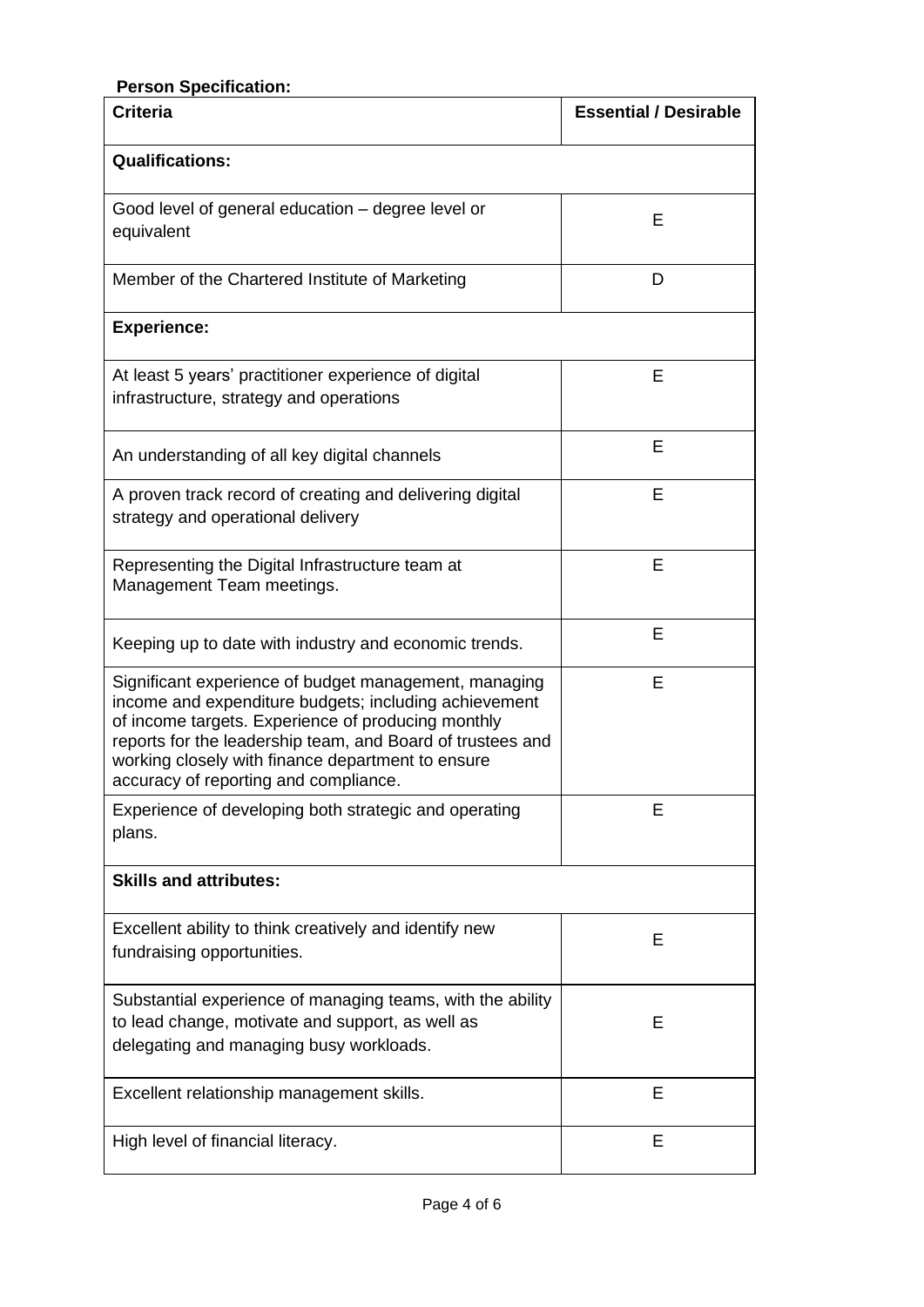| Very strong written and verbal communications skills.                                                                                                                        | F |
|------------------------------------------------------------------------------------------------------------------------------------------------------------------------------|---|
| Strong interpersonal, networking and influencing skills,<br>with colleagues at Brain Tumour Research.                                                                        | F |
| Proactive self-starter, able to work unsupervised within<br>agreed timeframes.                                                                                               | F |
| Strong planning and organisational skills - able to<br>prioritise workload effectively.                                                                                      | F |
| Understanding of relevant legislation which applies to<br>digital marketing communications.                                                                                  | F |
| Strong IT skills and literacy – competent user of MS Office<br>and ability to work with database systems.                                                                    | F |
| Flexible and adaptable style; willing and able to work<br>outside standard office hours when required to do so to<br>complete specific tasks and attend meetings and events. | E |
| Empathy with work of Brain Tumour Research.                                                                                                                                  | E |